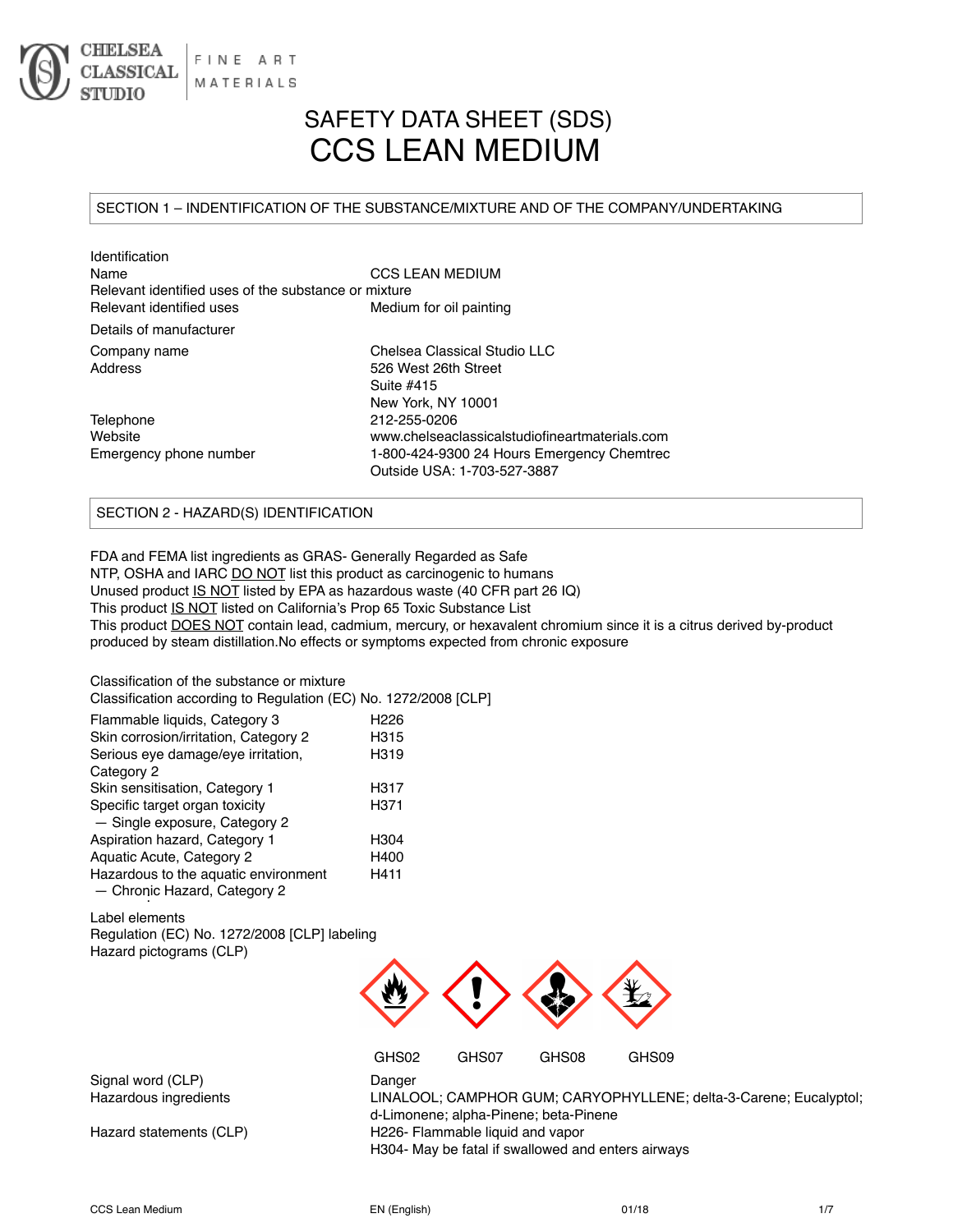|                                | H315- Causes skin irritation                                           |
|--------------------------------|------------------------------------------------------------------------|
|                                | H317- May cause an allergic skin reaction                              |
|                                | H319- Causes eye damage/irritation                                     |
|                                | H371- May cause damage to organs                                       |
|                                | H400- Toxic to aquatic life                                            |
|                                | H411- Very Toxic to aquatic life with long lasting effects             |
|                                | Full text of H-statements: see section 16                              |
| Precautionary statements (CLP) | P210 - Keep away from heat, hot surfaces, sparks, open fames and other |
|                                | ignition sources. No Smoking.                                          |
|                                | P233- Keep container tightly closed                                    |
|                                | P240- Ground/bond container and receiving equipment                    |
|                                | P241- Explosion-free electrical equipment and lighting with earth      |
|                                | P264- Wash hands thoroughly after handling                             |

# SECTION 3 - COMPOSITION/INFORMATION ON INGREDIENTS

| Mixture |  |
|---------|--|
|---------|--|

| <b>Name</b>                                | <b>Product identifier</b>                | $\%$             | <b>Regulation (EC) No.</b><br>1272/2008 [CLP]                      |  |
|--------------------------------------------|------------------------------------------|------------------|--------------------------------------------------------------------|--|
| Lavender Spike Oil Essence*<br>Linseed Oil | (CAS No) 8016-78-2<br>(CAS No) 8001-26-1 | 45-55%<br>45-55% | Flam. Lig. 3, H226<br>Skin. Irrit 2, H315<br>Skin Sens. 1B, H317   |  |
|                                            |                                          |                  | Eye Irrit. 2, H319<br>Asp. Tox. 1, H304<br>Aquatic Chronic 2, H411 |  |

\*Lavender Spike Oil Essence's components include: LINALOOL (12-25%); Eucalyptol (5-12%); CAMPHOR GUM (5-12%); alpha-Pinene (1-2%); beta-Pinene (1-2%); d-Limonene (1-2%); TERPINEOL (1-2%); CARYOPHYLLENE (1-2%)

#### SECTION 4 - FIRST AID MEASURES

| Description of first aid measures                                          |                                                                                                                                                                                      |  |  |  |
|----------------------------------------------------------------------------|--------------------------------------------------------------------------------------------------------------------------------------------------------------------------------------|--|--|--|
| First-aid measures general                                                 | Call a physician immediately.                                                                                                                                                        |  |  |  |
| First-aid measures after inhalation                                        | Remove person to fresh air and keep comfortable for breathing.                                                                                                                       |  |  |  |
| First-aid measures after skin contact                                      | Rinse skin with water/shower. Take off immediately all contaminated clothing. If<br>skin irritation or rash occurs: Get medical advice/attention.                                    |  |  |  |
| First-aid measures after eye contact                                       | Rinse cautiously with water for several minutes. Remove contact lenses, if<br>present and easy to do. Continue rinsing. If eye irritation persists: Get medical<br>advice/attention. |  |  |  |
| First-aid measures after ingestion                                         | Do not induce vomiting. Call a physician immediately.                                                                                                                                |  |  |  |
| Most important symptoms and effects, both acute and delayed                |                                                                                                                                                                                      |  |  |  |
| Symptoms/injuries after skin contact.                                      | Irritation. May cause an allergic skin reaction.                                                                                                                                     |  |  |  |
| Symptoms/injuries after eye contact.                                       | Eve irritation.                                                                                                                                                                      |  |  |  |
| Indication of any immediate medical attention and special treatment needed |                                                                                                                                                                                      |  |  |  |
| Treat symptomatically.                                                     |                                                                                                                                                                                      |  |  |  |

## SECTION 5 - FIREFIGHTING MEASURES

Extinguishing media Suitable extinguishing media Water spray. Dry powder. Foam. Carbon dioxide. Special hazards arising from the substance or mixture Fire hazard **Figure 2018** Flammable liquid and vapour. Hazardous decomposition products in case Toxic fumes may be released. of fire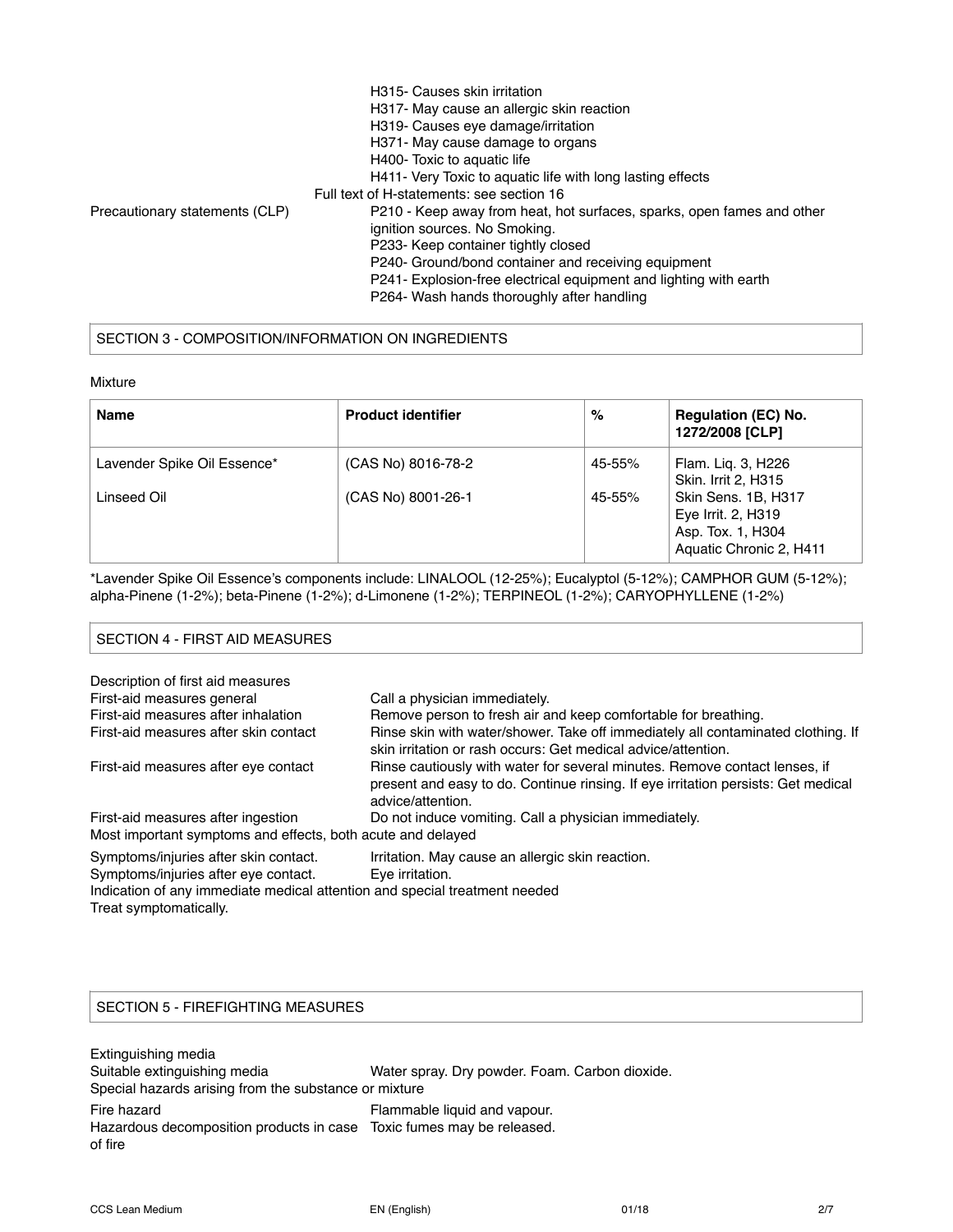Protection during firefighting Do not attempt to take action without suitable protective equipment. Selfcontained breathing apparatus.

# SECTION 6 - ACCIDENTAL RELEASE MEASURES

Personal precautions, protective equipment and emergency procedures:

| For non-emergency personnel                          |                                                                                                                                                              |  |  |  |
|------------------------------------------------------|--------------------------------------------------------------------------------------------------------------------------------------------------------------|--|--|--|
| Emergency procedures                                 | Ventilate spillage area. No open flames, no sparks, and no smoking. Do not<br>breathe gas, fumes, vapour or spray. Avoid contact with skin and eyes.         |  |  |  |
| For emergency responders                             |                                                                                                                                                              |  |  |  |
| Protective equipment                                 | Do not attempt to take action without suitable protective equipment. For further<br>information refer to section 8: "Exposure controls/personal protection". |  |  |  |
| Environmental precautions                            | Avoid release to the environment.                                                                                                                            |  |  |  |
| Methods and material for containment and cleaning up |                                                                                                                                                              |  |  |  |
| For containment                                      | Collect spillage.                                                                                                                                            |  |  |  |
| Methods for cleaning up                              | Take up liquid spill into absorbent material. Notify authorities if product enters                                                                           |  |  |  |
| sewers                                               | or public waters.                                                                                                                                            |  |  |  |
| Other information                                    | Dispose of materials or solid residues at an authorized site.                                                                                                |  |  |  |
|                                                      |                                                                                                                                                              |  |  |  |

SECTION 7 - HANDLING AND STORAGE

| Precautions for safe handling                                |                                                                                                                                                                                                                             |
|--------------------------------------------------------------|-----------------------------------------------------------------------------------------------------------------------------------------------------------------------------------------------------------------------------|
| Precautions for safe handling                                | Keep away from sources of ignition – No smoking. Wash hands and other<br>exposed areas with mild soap and water before eating, drinking or smoking.<br>Provide good ventilation. Take precautionary measures against static |
|                                                              | discharge.                                                                                                                                                                                                                  |
| Conditions for safe storage, including any incompatibilities |                                                                                                                                                                                                                             |
| Technical measures                                           | Ground/bond container and receiving equipment.                                                                                                                                                                              |
| Storage conditions                                           | Store in a well-ventilated place. Keep cool. Keep container tightly closed. Store<br>locked up.                                                                                                                             |

### SECTION 8 - EXPOSURE CONTROLS/PERSONAL PROTECTION

| Exposure controls                |                                                                                                             |
|----------------------------------|-------------------------------------------------------------------------------------------------------------|
| Appropriate engineering controls | Ensure good ventilation of the work station.                                                                |
| Eye protection                   | Safety glasses suggested.                                                                                   |
| <b>Skin Protection</b>           | Protective gloves suggested.                                                                                |
| Environmental exposure controls  | Avoid release to the environment.                                                                           |
| Other information                | Do no eat, drink or smoke during use, keep away from eyes, do not ingest,<br>KEEP OUT OF REACH OF CHILDREN. |

# SECTION 9 - PHYSICAL AND CHEMICAL PROPERTIES

Information on basic physical and chemical properties Physical state Liquid Appearance Liquid Molecular mass No data available Colour Colorless to light yellow Odour Characteristic odor Odour threshold No data available pH No data available pH solution No data available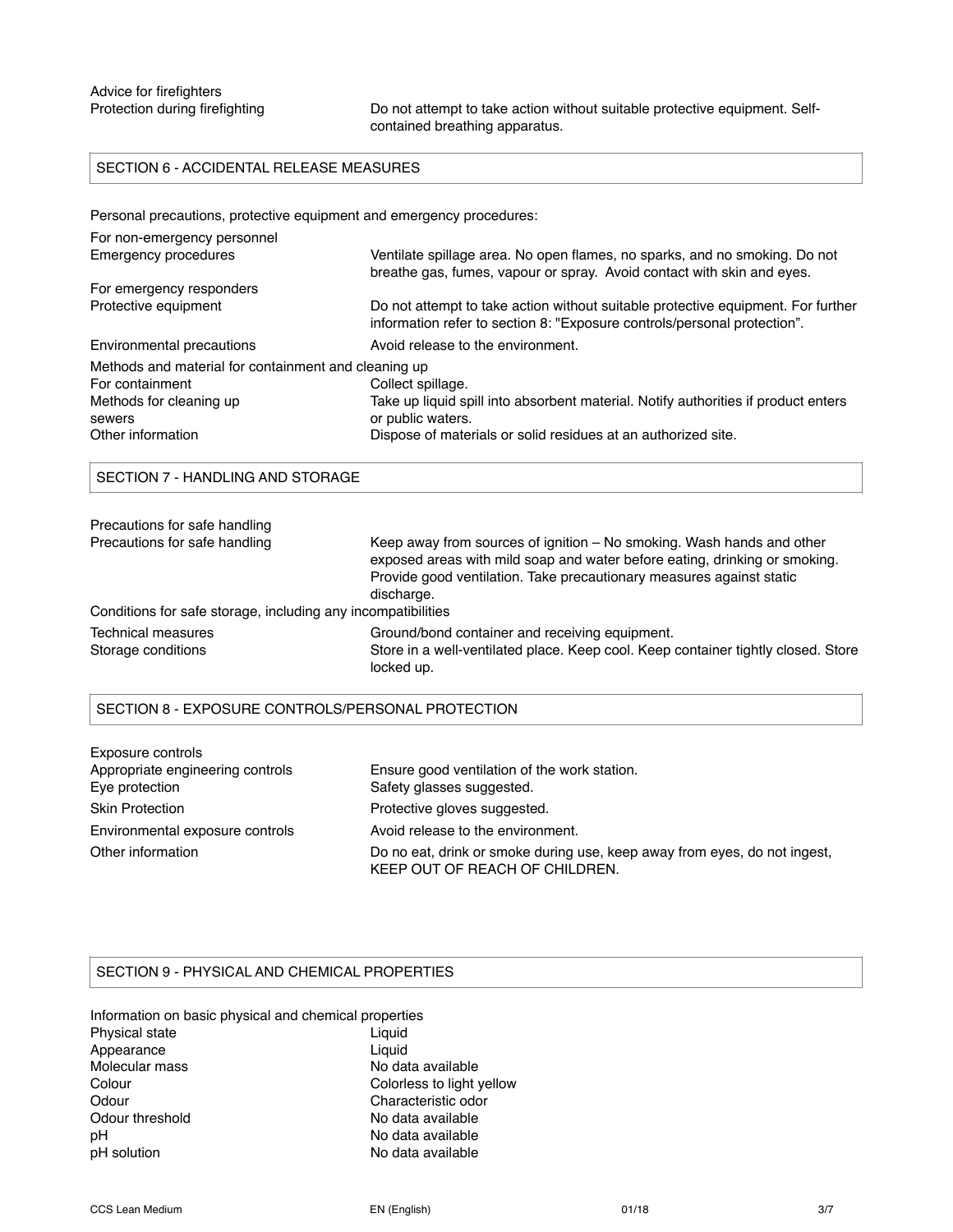| Relative evaporation rate (butylacetate=1)       | No data available                     |  |  |
|--------------------------------------------------|---------------------------------------|--|--|
| Melting point                                    | Not applicable                        |  |  |
| No data available<br>Freezing point              |                                       |  |  |
| Boiling point                                    | No data available                     |  |  |
| Flash point                                      | 57°C<br>132.4°F                       |  |  |
| Auto-ignition temperature                        | >200°C<br>$90^{\circ}$ F              |  |  |
| Decomposition temperature                        | No data available                     |  |  |
| Flammability (solid, gas)                        | Not applicable                        |  |  |
| Vapour pressure                                  | No data available                     |  |  |
| Relative vapour density at 20 °C                 | $0.88 - 0.93$ g/cm3 (20 $^{\circ}$ C) |  |  |
| Relative density                                 | 0.882                                 |  |  |
| Solubility                                       | Insoluble in water                    |  |  |
| Log Pow<br>No data available                     |                                       |  |  |
| Viscosity<br>$< 20.5$ mm2/s                      |                                       |  |  |
| <b>Explosive properties</b><br>No data available |                                       |  |  |
| Oxidising properties                             | No data available                     |  |  |
| <b>Explosive limits</b>                          | No data available                     |  |  |
|                                                  |                                       |  |  |

### SECTION 10 - STABILITY AND REACTIVITY

| Reactivity                         | Flammable liquid and vapour.                                                                            |  |  |  |
|------------------------------------|---------------------------------------------------------------------------------------------------------|--|--|--|
| Chemical stability                 | Stable under normal conditions.                                                                         |  |  |  |
| Possibility of hazardous reactions | No dangerous reactions known under normal conditions of use.                                            |  |  |  |
| Conditions to avoid                | Avoid contact with hot surfaces. Heat. No flames, no sparks. Eliminate all                              |  |  |  |
|                                    | sources of ignition.                                                                                    |  |  |  |
| Incompatible materials             | No additional information available                                                                     |  |  |  |
| Hazardous decomposition products   | Under normal conditions of storage and use, hazardous decomposition<br>products should not be produced. |  |  |  |

# SECTION 11 - TOXICOLOGICAL INFORMATION

|  | Information on toxicological effects |  |  |  |  |
|--|--------------------------------------|--|--|--|--|
|--|--------------------------------------|--|--|--|--|

| Carcinogenicity       | NOT classified as carcinogenic by NTP, IARC or OSHA. |
|-----------------------|------------------------------------------------------|
| Inhalation            | No adverse effects due to inhalation are expected.   |
| Skin contact          | Can cause skin irritation and/or allergic reaction.  |
| Eye contact           | Causes serious eye irritation.                       |
| Ingestion             | May be harmful if swallowed. Risk of lung oedema.    |
| Aspiration            | May be very harmful if swallowed and enters airways. |
| Acute toxicity        | May be fatal if swallowed and enters airways.        |
| Reproductive toxicity | No data available                                    |
| Summated LD50         | 7572.1mg/kg.                                         |

## SECTION 12 - ECOLOGICAL INFORMATION

| Toxicity                             |                                                                                                                 |  |
|--------------------------------------|-----------------------------------------------------------------------------------------------------------------|--|
| Ecology - general                    | Toxic to aquatic life with long lasting effects.                                                                |  |
| Ecology- water                       | Toxic to aquatic life.                                                                                          |  |
| SECTION 13 - DISPOSAL CONSIDERATIONS |                                                                                                                 |  |
| Waste treatment methods              |                                                                                                                 |  |
| Waste treatment methods              | Dispose in a safe manner in accordance with local/national regulations. Do not<br>discharge into surface water. |  |
| Additional information               | Handle empty containers with care because residual vapors are flammable.                                        |  |
|                                      |                                                                                                                 |  |

SECTION 14 - TRANSPORT INFORMATION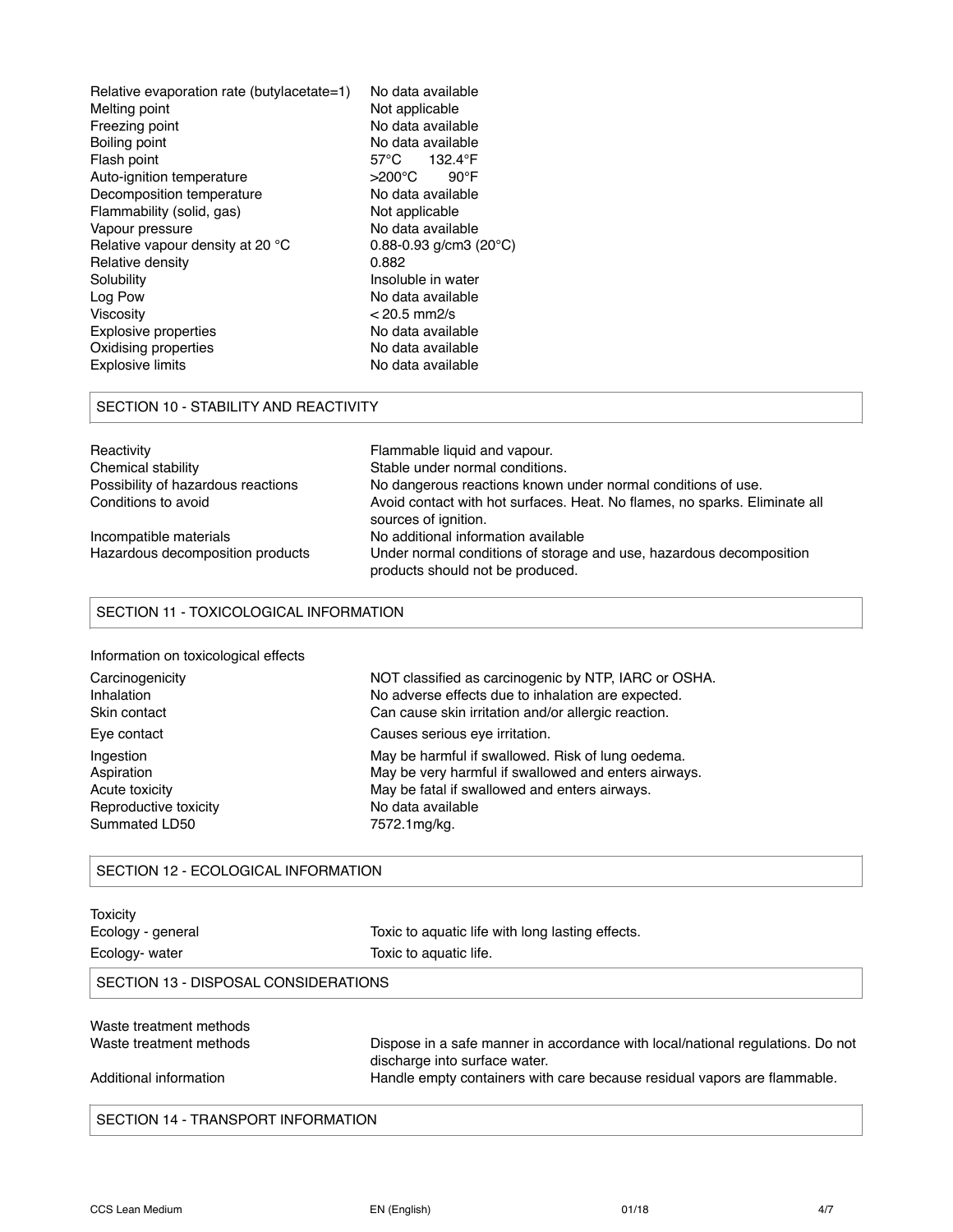In accordance with ADR / RID / IMDG / IATA / ADN Department of Transportation (DOT) In accordance with DOT (49 CFR 172.101) NOT classified as hazardous materials or dangerous goods Transport by sea UN-No. (IMDG)<br>Proper Shipping Name (IMDG) Flammable Liquid Proper Shipping Name (IMDG) Class (IMDG) 3-Flammable liquids Packing group (IMDG) **III-substances presenting low danger** Environmental hazard (marine pollutant) Yes Air transport UN-No. (IATA) 1993 Proper Shipping Name (IATA) Flammable Liquid Class (IATA) 3-Flammable Liquids Packing group (IATA) **III-** Minor Danger Environmental hazards No ADN UN-No. (IMDG) 1993 Proper Shipping Name (IMDG) Flammable Liquid Class (IMDG) 3-Flammable liquids Packing group (IMDG) **III-substances presenting low danger** Environmental hazard **Yes** ADR UN-No. (IMDG) 1993 Proper Shipping Name (IMDG) Flammable Liquid Class (IMDG) 3-Flammable liquids Packing group (IMDG) **III-substances presenting low danger** Environmental hazard **Yes** RID UN-No. (IMDG) 1993 Proper Shipping Name (IMDG) Flammable Liquid Class (IMDG) 3-Flammable liquids Packing group (IMDG) **III-substances presenting low danger** Environmental hazard **Yes** 

## SECTION 15 - REGULATORY INFORMATION

Safety, health and environmental regulations/legislation specific for the substance or mixture: EU-Regulations Contains no REACH substances with Annex XVII restrictions Contains no substance on the REACH candidate list Contains no REACH Annex XIV substances

National regulations

Not listed on the United States TSCA (Toxic Substances Control Act) inventory

| Germany                                                                            |                                                                                                     |
|------------------------------------------------------------------------------------|-----------------------------------------------------------------------------------------------------|
| <b>VwVwS Annex reference</b>                                                       | Water hazard class (WGK) 3, severe hazard to waters (Classification according<br>to VwVwS, Annex 4) |
| 12th Ordinance Implementing the Federal                                            | Is not subject of the 12. BlmSchV (Hazardous Incident Ordinance)                                    |
| Immission Control Act - 12. BlmSchV                                                |                                                                                                     |
| <b>Netherlands</b>                                                                 |                                                                                                     |
| SZW-lijst van kankerverwekkende stoffen                                            | <b>TERPINEOL</b> is listed                                                                          |
| SZW-lijst van mutagene stoffen                                                     | <b>TERPINEOL</b> is listed                                                                          |
| NIET-limitatieve lijst van voor de<br>voortplanting giftige stoffen – Borstvoeding | None of the components are listed                                                                   |
| NIET-limitatieve lijst van voor de                                                 | None of the components are listed                                                                   |
| voortplanting giftige stoffen - Vruchtbaarheid                                     |                                                                                                     |
| NIET-limitatieve lijst van voor de<br>voortplanting giftige stoffen - Ontwikkeling | None of the components are listed                                                                   |
|                                                                                    |                                                                                                     |